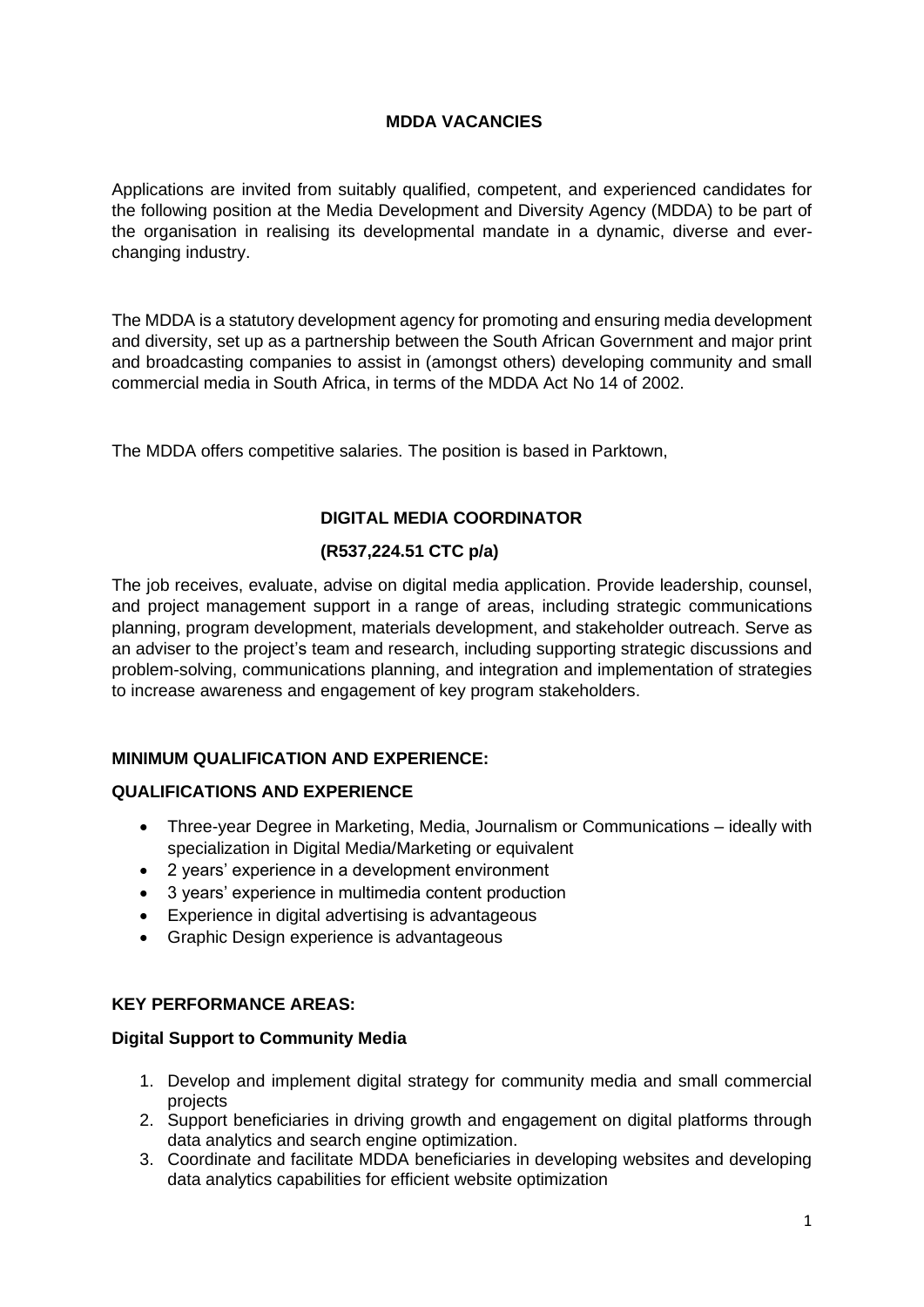- 4. Assist projects in developing and uploading of compelling multimedia content (text, visuals, videos) that is aligned to the brand for all social media platforms
- 5. Support beneficiaries in developing audio archiving capabilities podcasting, live streaming etc
- 6. Develop social media policy support for community media sector
- 7. Develop & execute targeted digital campaigns
- 8. Provide reports as requested on activity of assigned accounts and overall online presence.
- 9. Identify and manage relationships with media partners and suitable online influencers that will support the overall digital strategy
- 10. Responsible for digital content activation and campaign integration

## **Capacity Building**

- 1. Coordinate induction and/orientation of MDDA beneficiaries on multimedia content
- 2. Assist on training needs assessment programmes
- 3. Assist with out-sourced training programmes for small media service providers pertaining to digital content production
- 4. Be the champion for social media usage and share best practices with MDDA beneficiaries by facilitating training workshops and/or manuals
- 5. Assist on social media training needs assessment interventions for MDDA beneficiaries
- 6. Benchmark other organizations and recommend promotion strategies and tactics based on learned trends and insights

#### **Stakeholder Relations**

- 1. Maintain good stakeholder relations with Applicants and Recipients
- 2. Awareness of key trends and suggest creative ways of highlighting these online to engage stakeholders
- 3. Coordinate with external network administrators
- 4. Effectively collaborate with internal stakeholders and digital media partners to ensure media plans are delivered on time, on budget
- 5. Provide support role with Applicants, Recipients, Government, SETA and MDDA teammates in a dynamic environment
- 6. Work closely with internal teams to understand the business challenges/opportunities and to assist in developing relevant social/digital programs that will maximize the organisation's growth potential for the benefit of the community media sector
- 7. Keeps abreast of digital good practices and standards including but not limited to analytics, reporting and return on investment in social media advertising and other type of paid media.

#### **SKILLS AND COMPETENCIES:**

Strong report writing skills

Knowledge of and personal relationships with media publications, online influencers including Twitter, Facebook, and YouTube.

Creative writing, copy editing, basic image editing, SEO